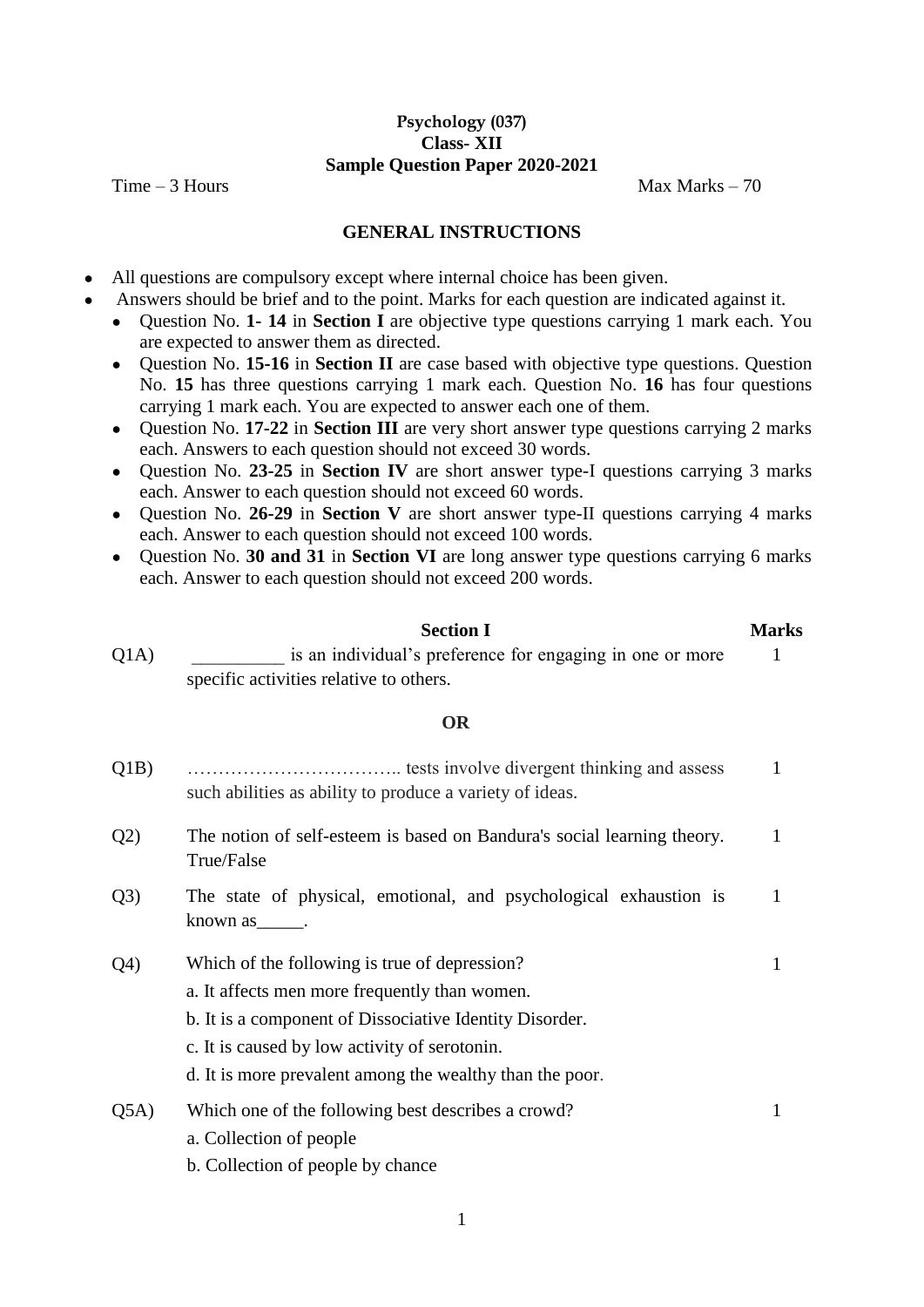- c. Feeling of interdependence amongst members
- d. Positive synergy amongst the members

### **OR**

- Q5B) A is a cluster of ideas regarding the characteristics of a specific group. 1
	- a. Prejudice
	- b. Discrimination
	- c. Scapegoating
	- d. Stereotype
- Q6) Bindu is a remarkable singer and has won many accolades. She is known as a child prodigy. Which of the following terms best describe Bindu's abilities? 1
	- a. Talent
	- b. Giftedness
	- c. Naturalistic Intelligence
	- d. Interest
- Q7) If 16 PF questionnaire is used for vocational exploration then is a self-report measure used to identify varieties of psychopathology. 1
- Q8) Mir had no recollection of the bicycle he received as a gift on his tenth birthday. But when Nita reminded him about the same, he was able to recall it. This is because memories of his birthday were lying in the level. 1
	- a. unconscious
	- b. preconscious
	- c. conscious
	- d. superconscious
- Q9) Ritu was unable to decide about the topic of the project she had to submit for the final examination. She, therefore, did not complete the work before the deadline, was unable to concentrate on the task at hand and seemed to suffer from mental overload. The above signs are exhibiting effect of stress. 1
- Q10) After several years of living and working in a small town in Gujarat, Harsh wakes up one morning insisting that his name is Dhruv and that he has to report to his job in Mumbai. He does not recognize the furniture in his apartment or the clothing hanging in his closet. He is completely confused about his current life. He may be experiencing 1

…………………………...

- a. dissociative fugue
- b. depersonalisation
- c. generalized anxiety disorder
- d. post-traumatic stress disorder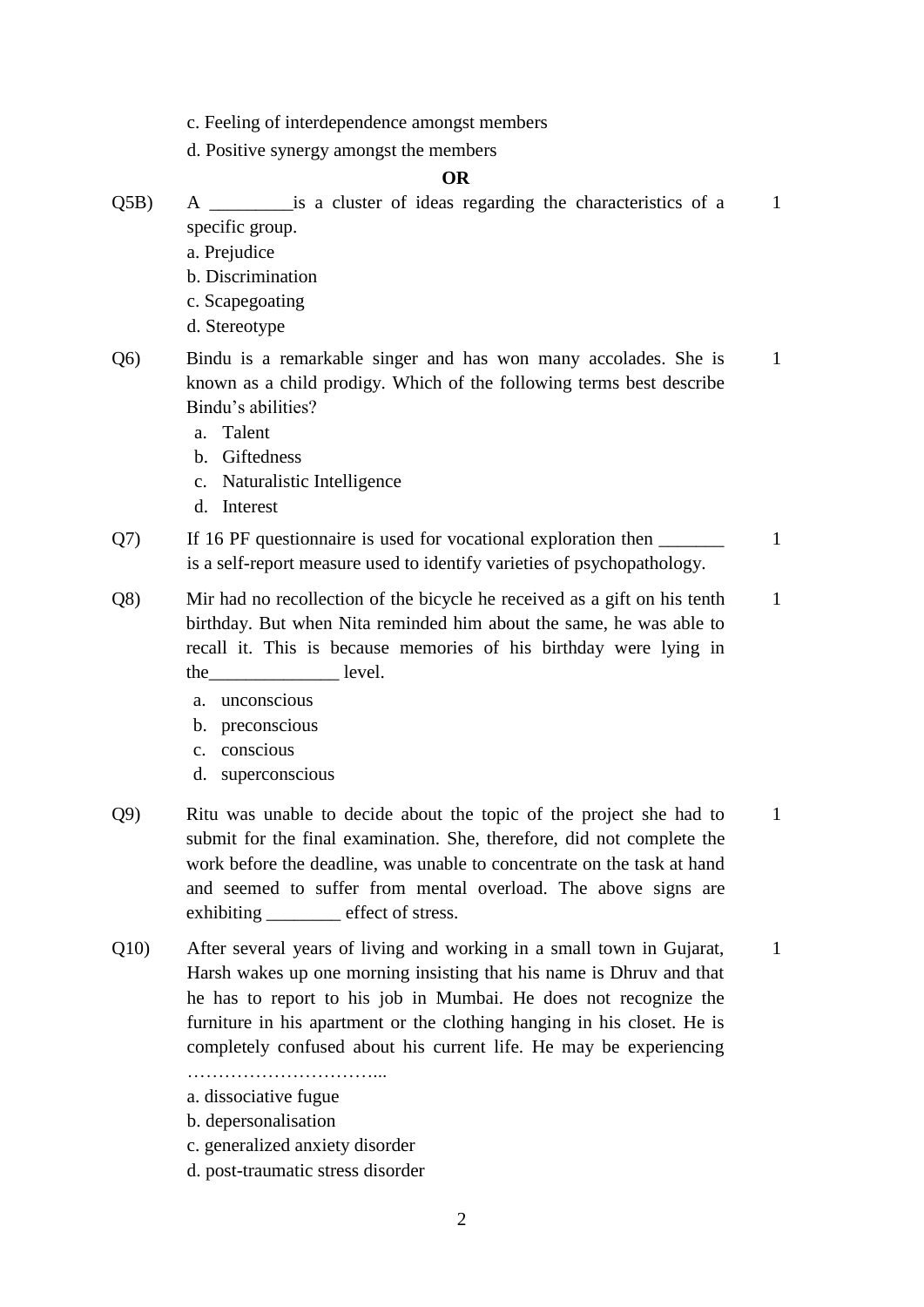Q11 A) A particular therapist teaches clients in a group setting to recognize bodily processes and emotions that they have blocked from their awareness. The therapist is using client centred therapy. True/ False 1

### **OR**

- Q11 B) When a behaviourist praises the client for using kind words during their conversation and ignores when the client is rude; he is employing positive reinforcement. True/ False 1
- Q12) Ritesh sees his parents achieve financial success through hard work. He considers his mother to be his role model. As a result, Ritesh develops a strong attitude towards success and hard work. This is an example of: 1
	- a. Learning attitude through exposure to information
	- b. Learning through observation
	- c. Learning attitude through group or cultural norms
	- d. Learning through rewards and punishment
- Q13) On being assessed for intelligence, Alex scored high in aspects such as attention, observation, analysis, achievement orientation and Ajay scored high in social and emotional skills, self-reflection, and collectivistic orientation. Which of the following statements reflect these differences seen in Ajay and Alex? 1
	- a. Ajay is high in technological intelligence
	- b. Alex is not high in integral intelligence
	- c. Alex lacks technological intelligence and Ajay lacks integral intelligence
	- d. Alex is high in technological intelligence and Ajay is high in integral intelligence

1

Q14) Choose the correct match for each behaviour with the aspects related to structure of personality

| I) grabbing the candy and eating it $\mid$ i) reality principle<br>immediately |                         |
|--------------------------------------------------------------------------------|-------------------------|
| II) asking for permission to eat the candy                                     | ii) moral principle     |
| III) eating the candy is ethically right                                       | iii) pleasure principle |

a. I i, II ii, III iii,

3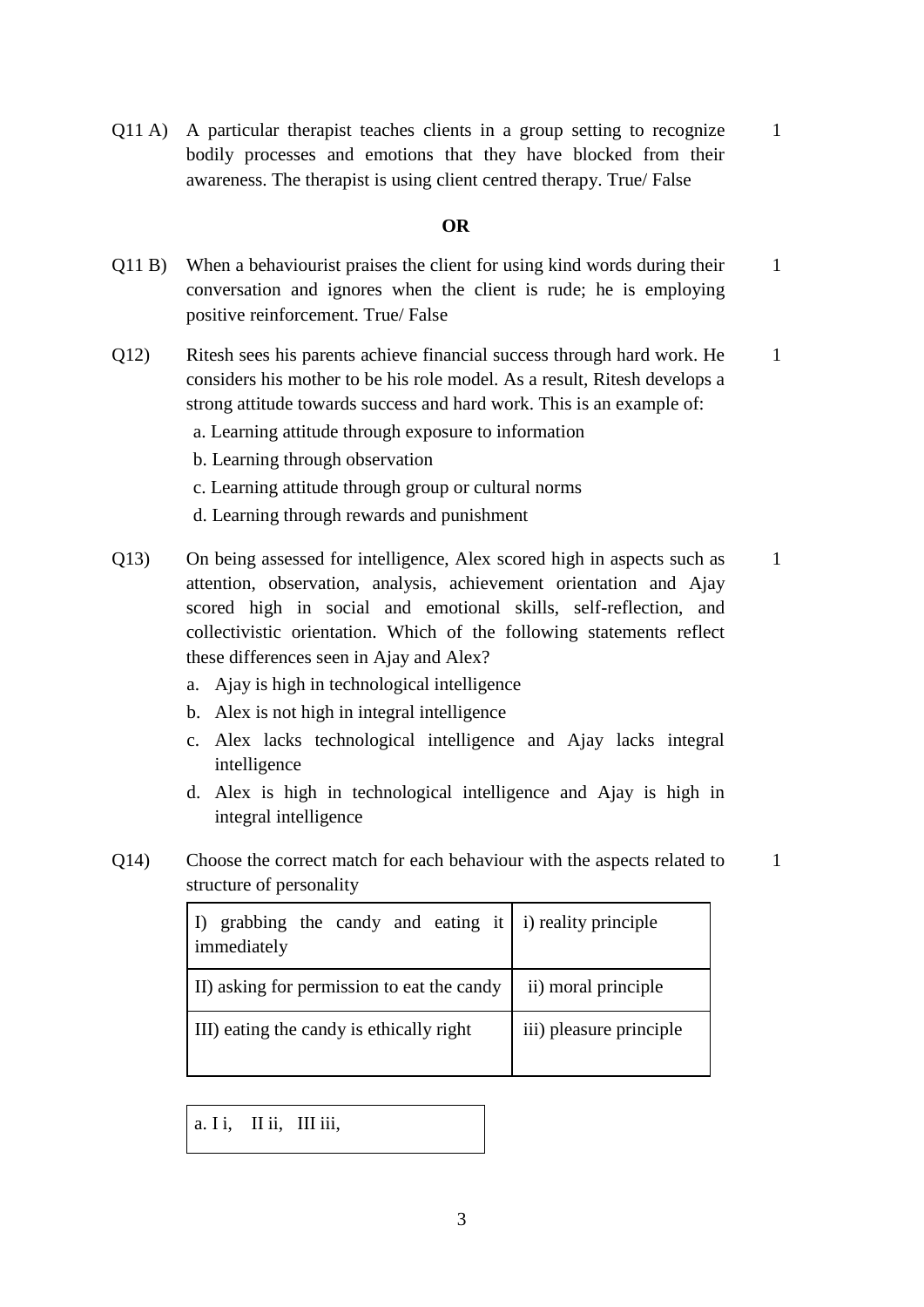| b. I iii, IIii, III i, |  |
|------------------------|--|
| c. I iii, IIi, III ii, |  |
| d. I ii, IIi, III iii, |  |

# **Section II**

- Q15) Read the case and answer the questions that follow.  $1x3=3$ Mr. John is a twenty-seven-year old man who consulted a psychologist to discuss what he calls his 'silly habits'. He reports that for several years he had to check and recheck electrical appliances, as well as doors and windows, before leaving home each morning and again before going to bed. At times, the checking has made him late for work and has disturbed his sleep such that he had to get up to check everything several times yet again. When questioned about the reasons for this behaviour, Mr. John reported that he could not stop thinking that electrical appliances may short circuit and cause a disastrous fire or that his house may be broken into and he will lose all valuables. He recognises these concerns and the resulting checking as excessive and unreasonable, yet feels compelled to do something to alleviate the anxiety associated with the thoughts. During counselling, the psychologist found out that some time before the checking rituals started, a major fire had broken in Mr. John's office and all-important papers were destroyed.
- Q15 i) Identify Mr. John's disorder:
	- a. Generalized Anxiety Disorder
	- b. Major Depressive Disorders
	- c. Obsessive -Compulsive Disorder
	- d. Somatic Symptom Disorder
- Q15 ii) Which of the following statements represents his repetitive thoughts?
	- a. for a number of years, he had to check and recheck electrical appliances
	- b. he had to get up to check everything a number of times
	- c. the checking has made him late for work
	- d. he could not stop thinking that electrical appliances may short circuit and cause a disastrous fire
- Q15 Which disorder also comes under the category of obsessive-compulsive
- iii) and related disorders?
	- a. Excoriation Disorder
	- b. Acute Stress Disorder
	- c. Adjustment Disorder

4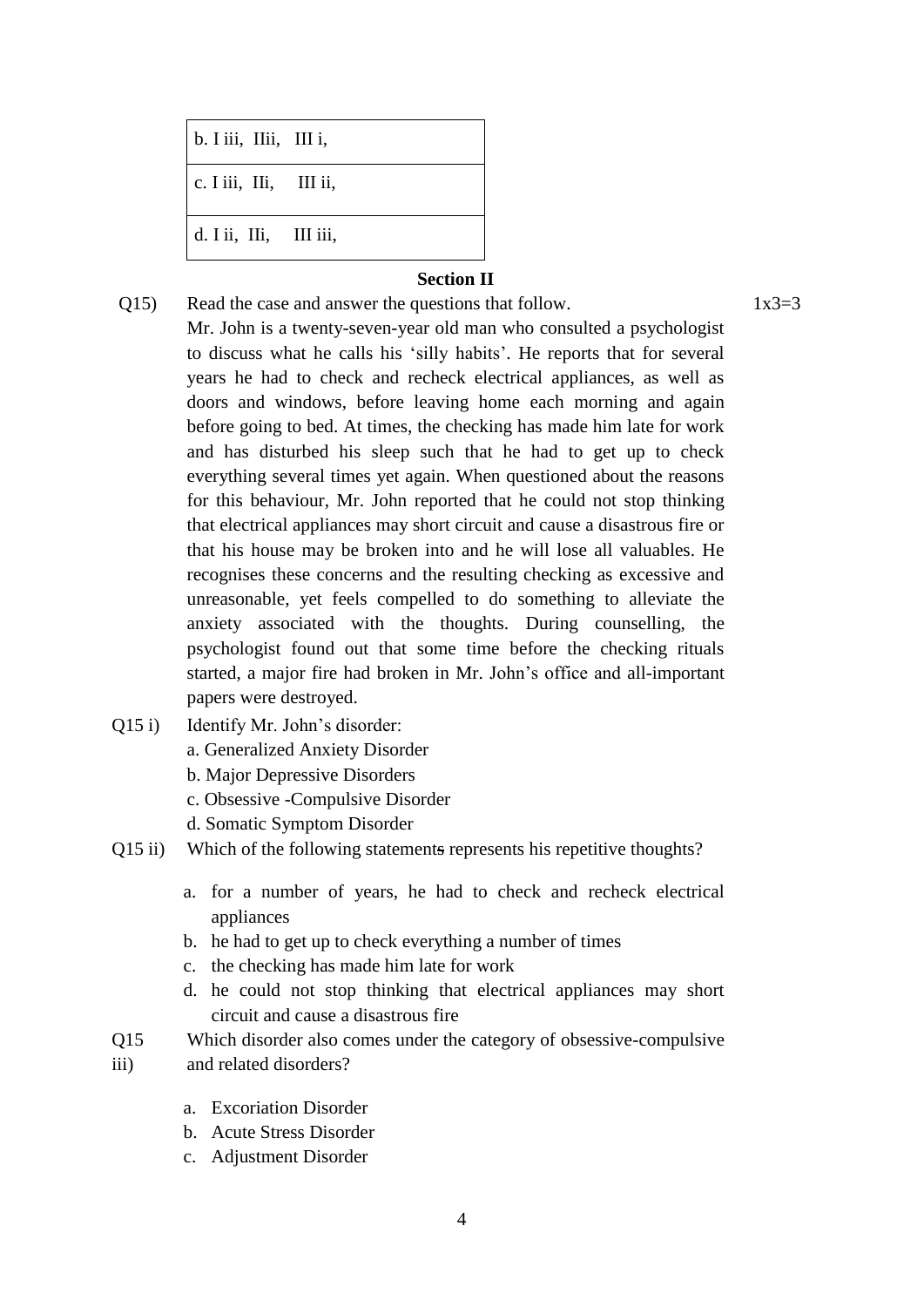### d. Cyclothymic Disorder

 $Q16 A$ ) Read the case and answer the questions that follow. 1x4=4 On November 26, 2008, about 35 Taj Mumbai employees, led by a 24 year-old banquet manager, Mallika, were assigned to manage the event in a second-floor banquet room. As they served the main course, they heard what they thought were fireworks at a nearby wedding. In reality, these were the first gunshots from terrorists who were storming the Taj Hotel, Mumbai.

> The staff quickly realized something was wrong. Mallika locked the doors and turned off the lights. She asked everyone to lie down quietly under tables and refrain from using cell phones. The group stayed there all night, listening to the terrorists rampaging through the hotel, hurling grenades, firing automatic weapons, and tearing the place apart. During the onslaught on the Taj Mumbai, 31 people died and 28 were hurt, but the very next day the hotel received praise. Its guests were overwhelmed by employees' dedication to duty, their desire to protect guests without considering their own personal safety, and their quick thinking. As many as 11 Taj Mumbai employees—a third of the hotel's casualties—laid down their lives while helping around 1,200 to 1,500 guests escape.

With reference to the above case, answer the following questions.

Q16A i) In reality, these were the first gunshots from terrorists who were storming the Taj Hotel, Mumbai. The staff quickly realized something was wrong.

> Which stage of the General Adaptation Syndrome model were the staff in?

- a. Resistance
- b. Alarm Reaction
- c. Exhaustion
- d. Burnout

Q16A ii) '*Mallika locked the doors and turned off the lights. She asked everyone to lie down quietly under tables and refrain from using cell phones'*.

From these lines, identify the coping strategy used by Mallika.

- a. Task oriented
- b. Avoidance oriented
- c. Emotion oriented
- d. Biofeedback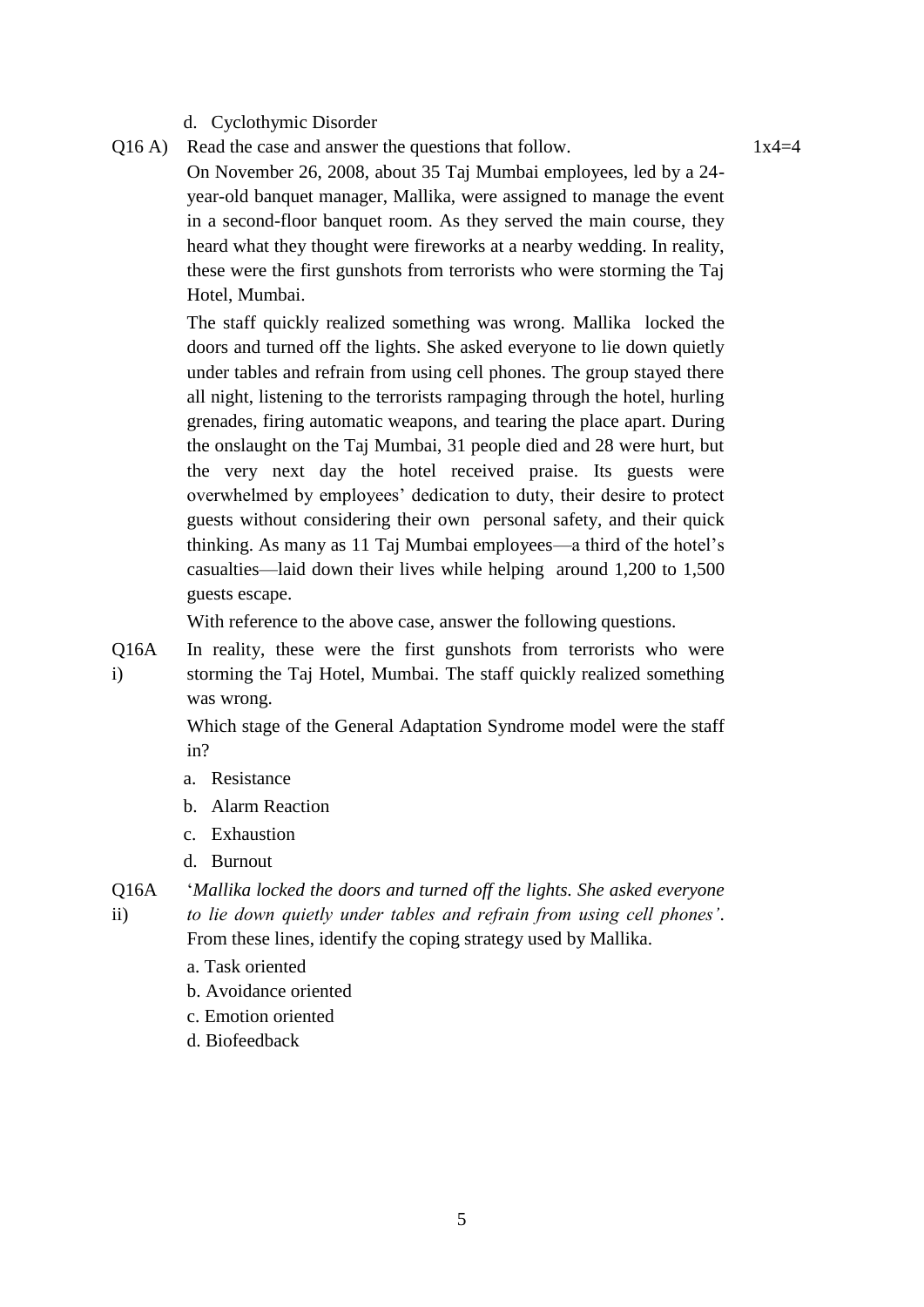Q16 A iii) Which of the following set of words best describes Mallika's hardiness?

- a. commitment, confidence, control
- b. challenge, control, calmness
- c. commitment, control, challenge
- d. control, commitment, conviction

Q16 A iv) Selye's GAS model has been criticised largely for assigning limited role to ………...factors.

- a. Biological
- b. Physical
- c. Physiological
- d. Psychological

#### **OR**

 $Q16 B$ ) Read the case and answer the questions that follow. 1x4=4

In Army, one cannot sit back and relax. Only two years after the Kargil War, Indian Parliament came under attack. Deepchand's regiment was posted to Rajasthan. While setting up an ammunition store, a bomb was accidentally detonated. In the explosion, Deepchand lost his fingers. Later both his legs and right arm were amputated. After 24 hours and 17 bottles of blood, he finally gained consciousness.

After the accident, lying on the hospital bed, Deepchand mulled over why he met with an accident. Being an athlete, he felt bad about not being able to run for the state again. But as they say, once a soldier, always a soldier*. "I trained myself to walk with the help of prosthetics. I learnt to ride a scooter and use a computer. And there has been no looking back,"* he said.

Deepchand has worked for the country without flinching even an eyelid. And in doing so, in an unfortunate event, he met with an accident and lost his limbs. Does he regret his childhood dream to become an army jawan? The proud man who stands on his prosthetic feet says he does not.

*"The accident could have happened to me in any profession. At least it happened in the line of fire. I want to be reborn a soldier. There's nothing greater than serving your country,"* he said.

- Q16 B i) Identify the phenomenon that Deepchand is experiencing immediately after regaining consciousness in the hospital.
	- a. Eustress
	- b. Distress
	- c. Social Pressure
	- d. Hassles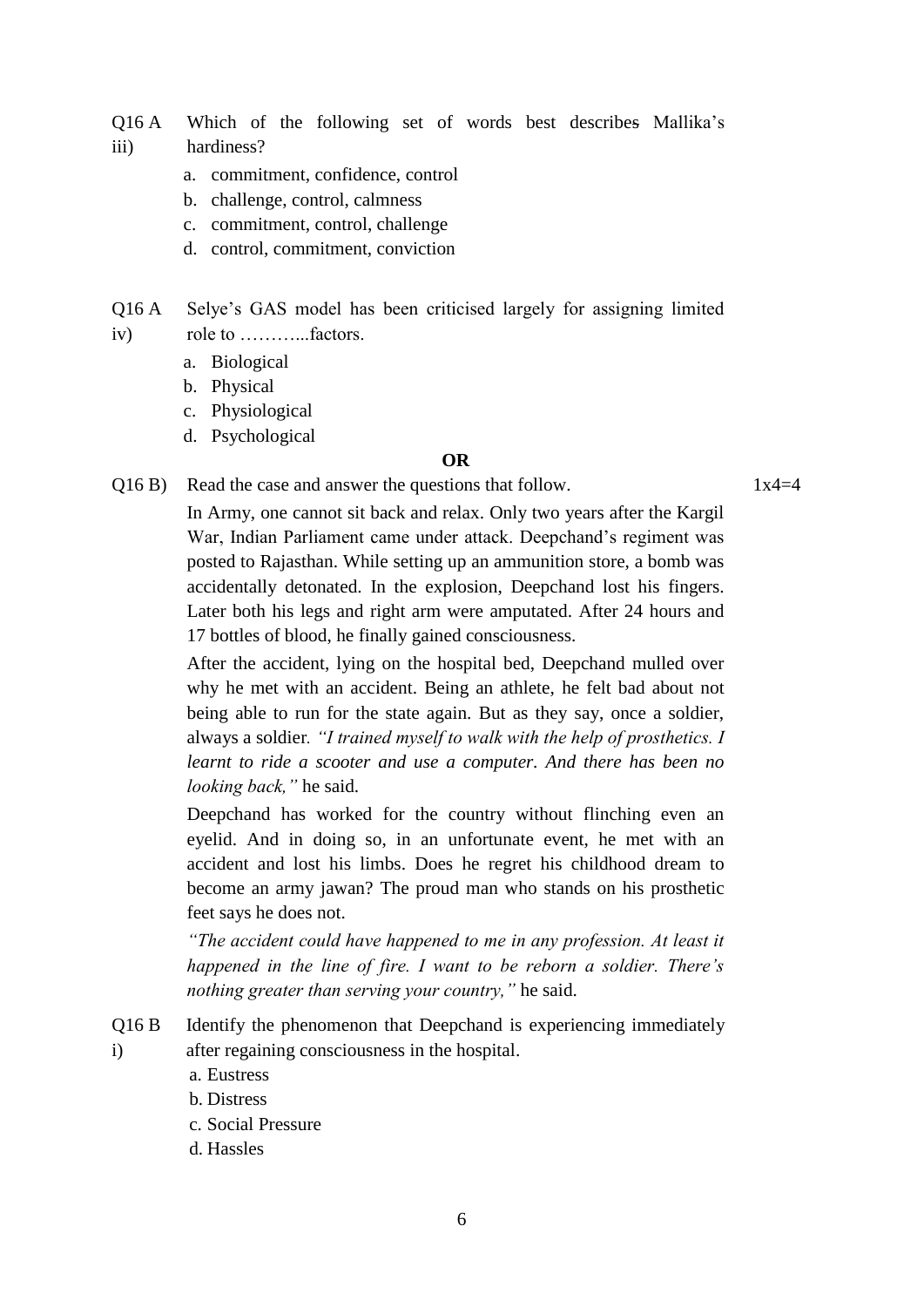- $O16B$ Deepchand's secondary appraisal of the event would be \_\_\_\_\_\_\_\_\_\_\_\_\_\_\_\_\_\_\_\_\_\_\_\_\_\_\_
	- a. Appraisal of the threat

ii)

- b. Appraisal of the harm
- c. Appraisal of his coping abilities and resources
- d. Appraisal of the challenges ahead
- $O16B$ In the following statement when asked,
- iii) *"The accident could have happened to me in any profession. At least it happened in the line of fire. I want to be reborn a soldier. There's nothing greater than serving your country,"* he said.

Deepchand's cognitive appraisal of the event would be determined by

a. Controllability only

\_\_\_\_\_\_\_\_\_\_\_.

- b. Past and present experiences
- c. Present situation only
- d. Past experiences and controllability
- Q16B What was the source of Deepchand's stress?
- iv) a. Life Events
	- b. Traumatic Events
	- c. Hassles
	- d. Environmental

### **SECTION III**

| Q17)    | Distinguish between social pressures and social stress.                                                                                                                                                        | $\overline{2}$ |
|---------|----------------------------------------------------------------------------------------------------------------------------------------------------------------------------------------------------------------|----------------|
| Q18     | Fatima is experiencing generalized anxiety disorder. Enumerate any<br>two causes with reference to diathesis stress model which may have led<br>to the disorder.                                               | $\overline{2}$ |
| Q19     | Differentiate between hostile aggression and proactive aggression.                                                                                                                                             | $\overline{c}$ |
| Q20     | What are life skills? List any two life skills.                                                                                                                                                                | $\overline{c}$ |
| $Q$ 21) | What is group polarization?                                                                                                                                                                                    | $\overline{2}$ |
| Q22A    | A client experiences irrational thoughts that are self-defeating in nature.<br>Suggest a suitable therapy that will help him to reduce his distress. Also<br>provide the rationale for selecting this therapy. | $\overline{2}$ |
|         | <b>OR</b>                                                                                                                                                                                                      |                |
| Q22B    | Analyse the chief benefit to the client in both Behaviour and<br>Humanistic therapies?                                                                                                                         | $\overline{2}$ |
|         | <b>SECTION IV</b>                                                                                                                                                                                              |                |
| Q23)    | Ananya is a good dancer who is well adjusted in school as she                                                                                                                                                  | 3              |

cooperates with her teachers and classmates in all school related activities. She is also liked by friends and family. Identify and explain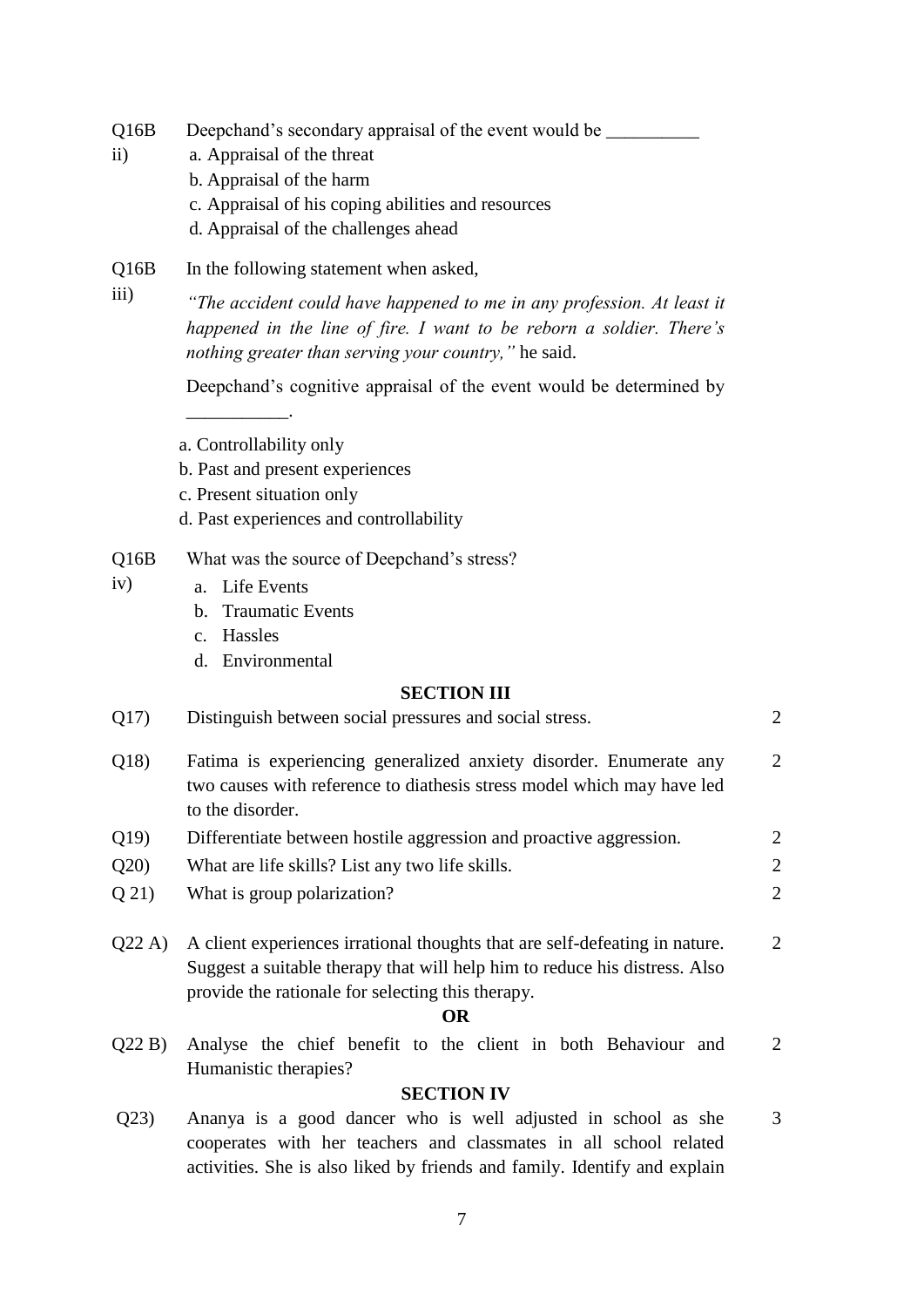|                 | the types of intelligences that Ananya is exhibiting.                                                                                                                                                                                                                                                                                   |                |
|-----------------|-----------------------------------------------------------------------------------------------------------------------------------------------------------------------------------------------------------------------------------------------------------------------------------------------------------------------------------------|----------------|
| Q24)            | What is a trait? Describe Cattell's Trait theory.                                                                                                                                                                                                                                                                                       | 3              |
| Q25A)           | Explain the processes involved in the learning of attitudes.                                                                                                                                                                                                                                                                            | 3              |
|                 | <b>OR</b>                                                                                                                                                                                                                                                                                                                               |                |
| Q25B)           | Explain the relationship between attitude and behaviour.                                                                                                                                                                                                                                                                                | 3              |
|                 | <b>SECTION V</b>                                                                                                                                                                                                                                                                                                                        |                |
| Q26A)           | Raj would often be seen talking to himself. On questioning he would<br>state that there were people around him whom he could see and hear<br>when there was no one else around. Identify and describe this symptom<br>of schizophrenia.                                                                                                 | $\overline{4}$ |
|                 | <b>OR</b>                                                                                                                                                                                                                                                                                                                               |                |
| Q26B)           | Aman is an eight-year-old who has profound difficulty in relating to<br>other people. Often, he is found to be unresponsive to other people's<br>feelings and exhibits stereotypical patterns of behaviour. Identify this<br>disorder and describe its features.                                                                        | $\overline{4}$ |
| Q27)            | Roby is terribly afraid of snakes. His phobia has made him so<br>dysfunctional that he had to take a long leave from his job at the local<br>zoo. This happened when he heard that a new snake enclosure would<br>soon open. Identify the therapeutic technique that would help Roby deal<br>with this problem and explain its process. | $\overline{4}$ |
| Q28             | Radhika was fond of junk food and ate it too often. However, she<br>always felt guilty as she knew junk food was harmful for her health and<br>wanted to give it up. Explain the process that will lead to change in her<br>attitude.                                                                                                   | $\overline{4}$ |
| Q29             | Explain the reasons that make people join groups.                                                                                                                                                                                                                                                                                       | $\overline{4}$ |
|                 | <b>SECTION VI</b>                                                                                                                                                                                                                                                                                                                       |                |
| $Q30 \text{ A}$ | Explain the concept of personality. Describe the cultural approach to<br>understanding personality.                                                                                                                                                                                                                                     | 6              |
|                 | <b>OR</b>                                                                                                                                                                                                                                                                                                                               |                |
| Q30B)           | How does Behavioural Analysis help us in assessing personality?<br>Explain any two methods with their limitations.                                                                                                                                                                                                                      | 6              |
| Q31A)           | Raj and Raghu are exceptionally intelligent children of highly<br>successful doctor parents. While Raj is their biological child, Raghu is<br>an adopted one. How can you explain the similarities in their<br>intelligence with their doctor parents? What type of test would you<br>suggest to assess their intelligence?             | 6              |
|                 | <b>OR</b>                                                                                                                                                                                                                                                                                                                               |                |
| Q31B)           | As a student of class XII, you wish to score very high marks in your                                                                                                                                                                                                                                                                    | 6              |

Board examination. You start planning for the same by attending classes regularly, taking notes, setting study targets etc. Identify and explain the theory of intelligence which includes planning as an